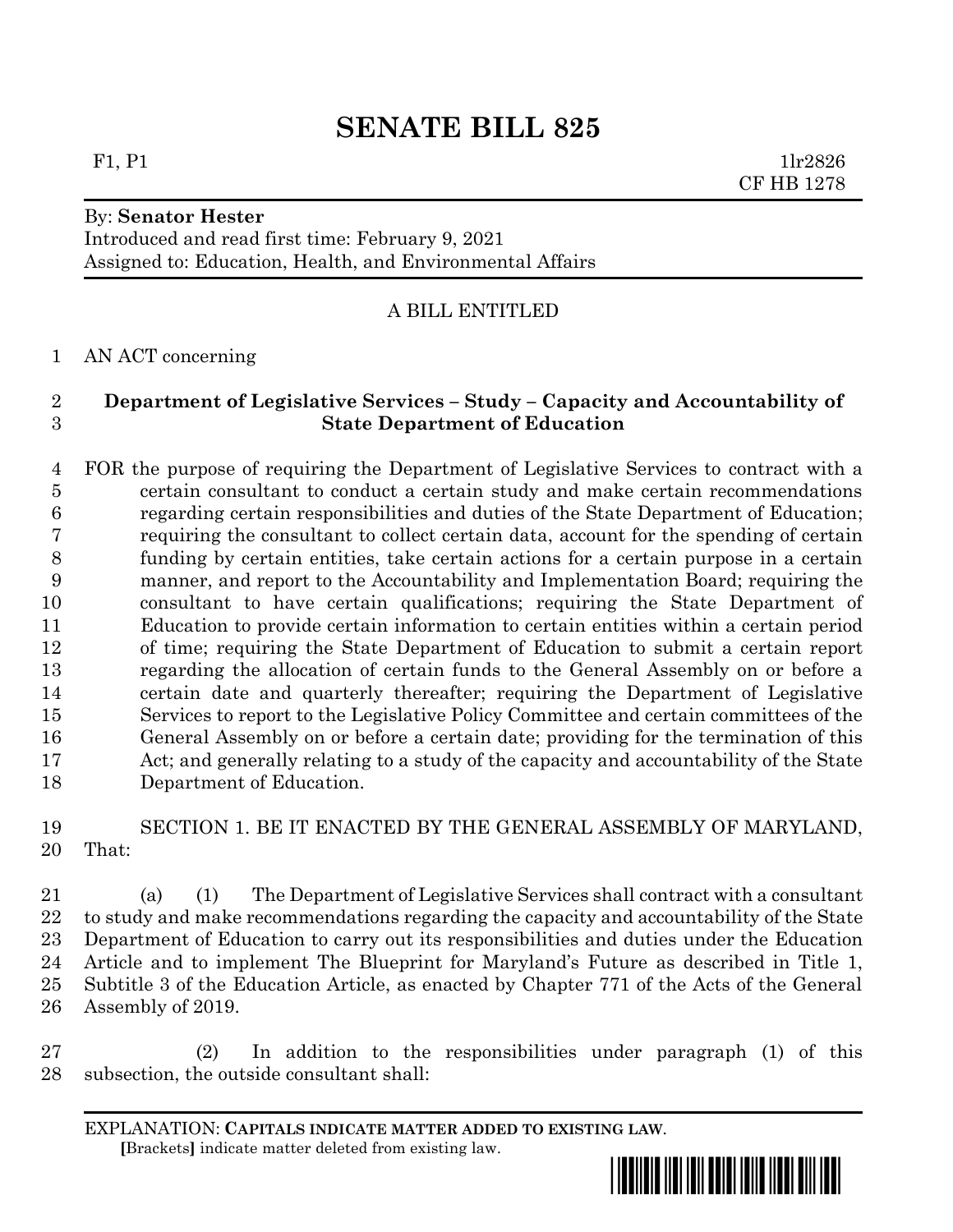#### **SENATE BILL 825**

 (i) collect data and account for how the State Department of Education and local education agencies spend funding provided under the federal Coronavirus Aid, Relief, and Economic Security (CARES) Act and the Additional Coronavirus Response and Relief Supplemental Appropriations provided in the federal Consolidated Appropriations Act, 2021; (ii) with regard to student learning loss due to the COVID–19

 pandemic: 1. recommend ongoing requirements for data collection and

 analysis by the State Department of Education and the Maryland Longitudinal Data System;

 2. review mitigation plans by county boards of education; and

13 3. review corrective actions taken by the State Department of Education and county boards of education; and

(iii) submit a report to the Accountability and Implementation Board.

 (b) The consultant hired in accordance with subsection (a) of this section shall be independent from the State Department of Education and have expertise in the capacity and accountability of state and local education agencies.

 (c) On request of the Department of Legislative Services or the consultant hired in accordance with subsection (a) of this section, the State Department of Education shall provide to the requesting entity, not later than 30 days after the date of the request, information regarding:

 (1) the allocation of funds provided under the federal Coronavirus Aid, Relief, and Economic Security (CARES) Act by the State Department of Education and local education agencies;

 (2) written guidance and professional development materials provided to county boards of education to implement learning loss mitigation measures, including:

- 28 (i) evidence–based best practices;
- (ii) practice manuals; and
- (iii) handbooks;

 (3) analysis of the accuracy of implementation of learning loss mitigation measures and outcomes, including the identification of gaps in service; and